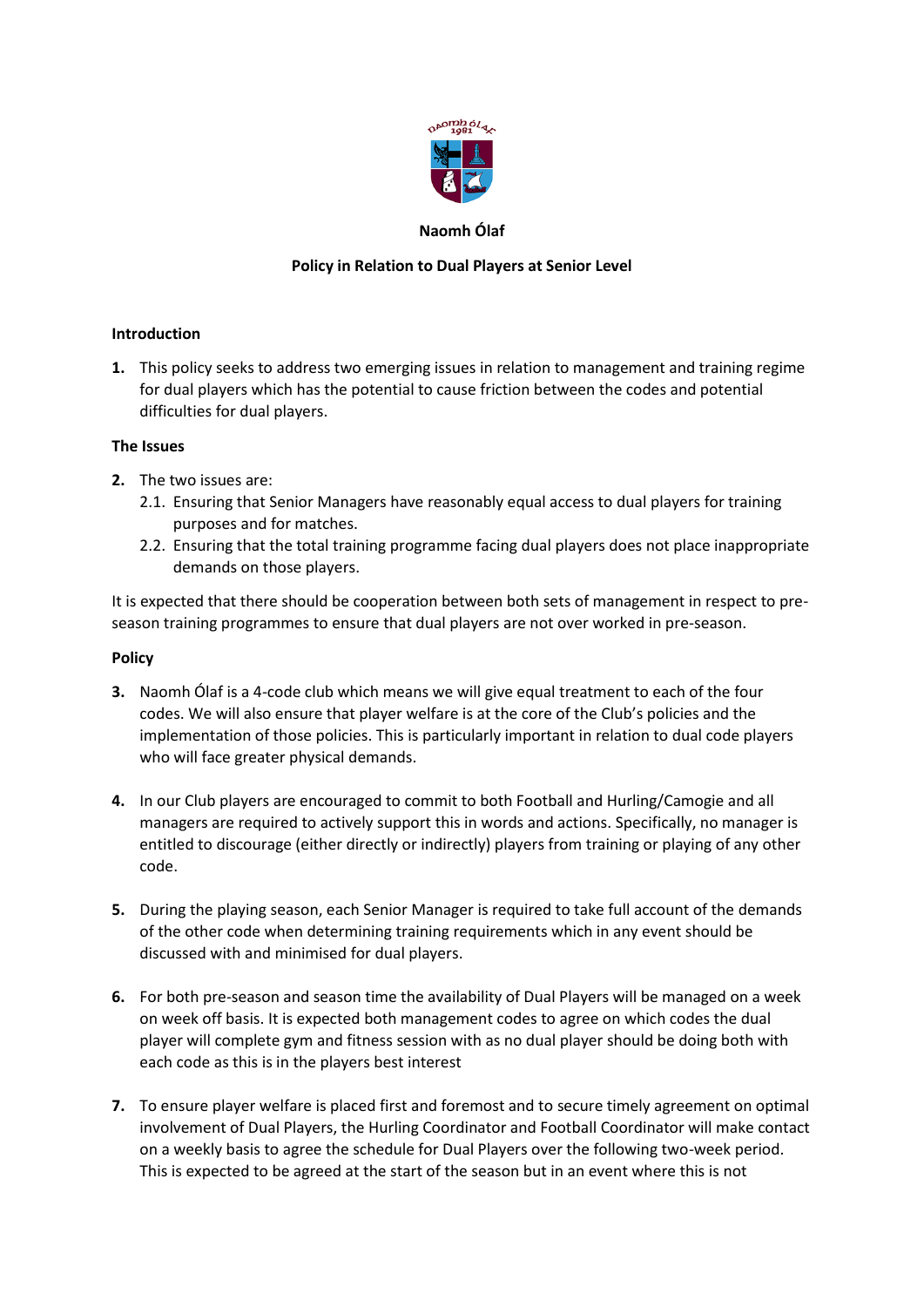happening the club can adopt an active role in this. The coordinators will communicate with the Senior Football and Hurling Managers and each Dual Player to inform them of their decision if this is required. If agreement is not reached at Adult Games Level, then the issue will be escalated as soon as the issue arises, initially to the Vice Chairman for decision and ultimately, if necessary, to the Chairman to decide. The guiding principles will be:

- i. Player Welfare through ensuring that Players are not caught between conflicting personal demands and ensuring that the totality of demands (Including inter county) is reasonable to their own individual needs and circumstances.
- ii. Priority of competition (Championship ahead of League and League ahead of Cup and Challenge – Cup and Challenge games to be considered in the context of preparation for League and Championship games.
- iii. Promoting a compromise culture of give and take between the codes in the overall best interest of the Club. Should a Senior Manager wish to involve a Dual Player in an offweek session then this should also be addressed through the coordinators.
- **8.** Should a Player have a concern with the operation of this policy to their own personal circumstances then the player should raise this with the relevant Coordinator(s). This includes the need for recovery sessions, skills sessions, or stamina sessions.
- **9.** An Adult Games Committee, which is currently in place, meets each month. Membership comprises of the following:
	- i. Adult Football Coordinator
	- ii. Adult Hurling Coordinator
	- iii. Adult Camogie Coordinator
	- iv. Adult LGFA Coordinator

The primary role of this Committee will be to consider the overall working of this policy and address any outstanding issues from the coordinators meetings.

In advance of this meeting if there are any issues arising Team Managers should review requirements of Dual Players for the coming month and flag these requirements ahead of the meeting which will be discussed with the club head of coaching. Changes will be considered to the week on week off schedule considering overall demands on individual players and may differ from player to player depending on the need of individual players for Stamina Sessions, Skills Sessions or Rest Periods.

Should a management team wish to change a fixture to another date, they must change the fixture to a week designated to their code. If this is not possible, the players and other management should be consulted to find an acceptable date for the fixture. In a case where no ideal date can be found, the players will be available to either management team on the default week on, week off basis. Therefore, should a match be refixed without the approval of the players and the other management, the players will not be obliged to play in that match.

At all times, the player has the right to choose whether to make him/herself available for a match. However, any attempts to persuade players to play in a match that has not been approved by the management of another code will be deemed unacceptable behaviour and should be raised to the committee.